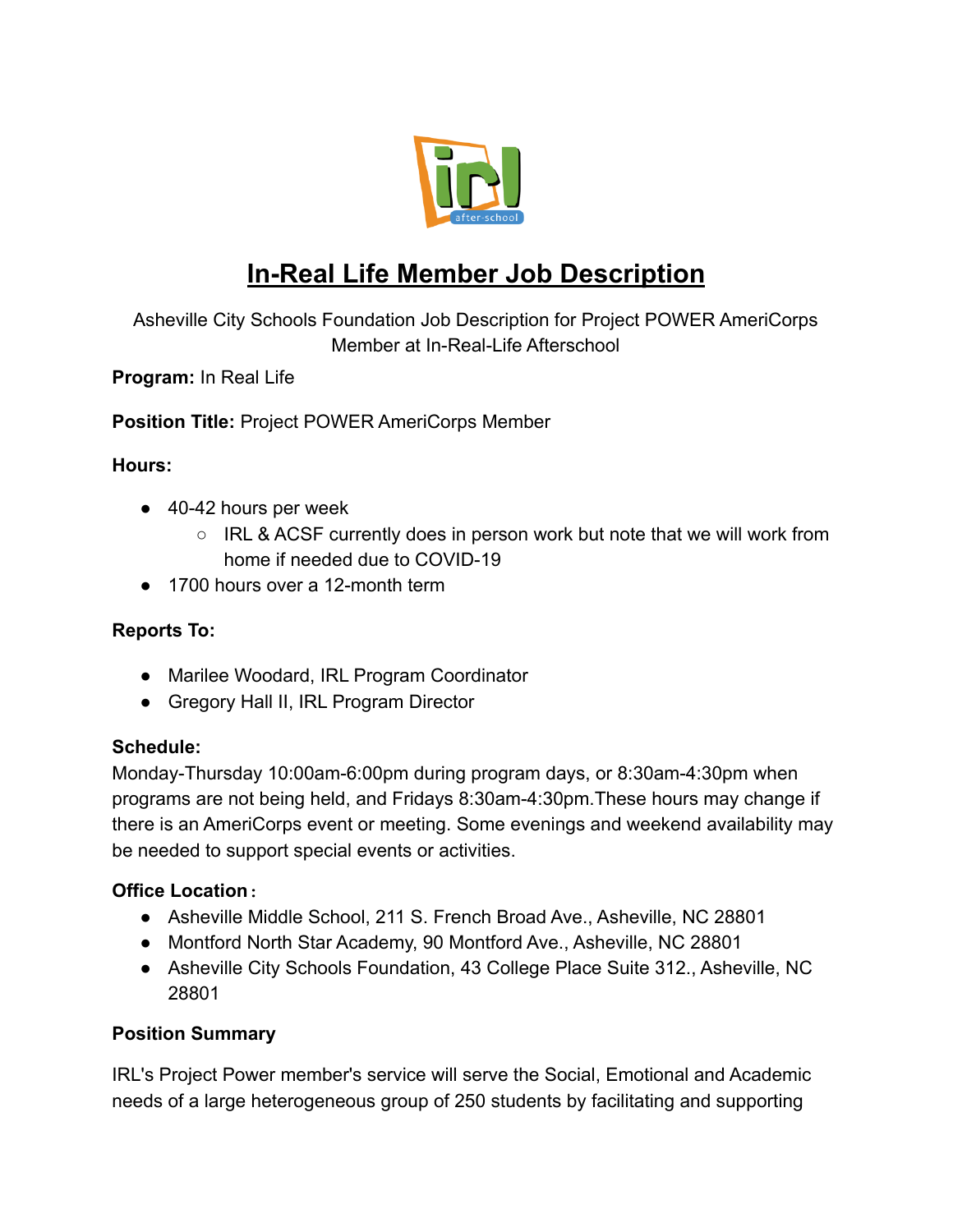high-quality after-school programming as well as collaborating with IRL team members to provide wrap around services during the school day to a small cohort of IRL students. In service to our students, the member will learn the fundamentals of youth development, community-wide coordination, and fostering a fun, loving, and safe culture that promotes growth and collaboration.

As a trained member of the IRL staff, the member will be empowered and qualified to engage work with providers and model effective youth development practices while also collaborating with our high school interns during and after programming. IRL offers a wide range of enrichment activities that will cultivate a love for learning. The member will check in with students in different settings including class, lunch, and after-school. Student engagement in enrichment activities is bolstered by forming authentic and intentional relationships the member develops over the course of the Year.

IRL will serve 250 unduplicated young teens in 2022-2023. Project Power members form strong relationships with over 100 of these young teens over the course of the two program sessions and will be expected to have a familiarity with all the students participating in IRL.

## **Additional Responsibilities:**

- Assist IRL Program Coordinator with attendance collection for IRL programs
	- Work with the IRL Program Coordinator to collect attendance data
	- Prepare and update attendance sheets and clipboards each day before programming.
	- Work with the IRL Program Coordinator to develop and implement attendance follow ups with absent after school students during the school day.
- Assist IRL team with student registration before each IRL session begins
- Assist IRL team with marketing and advertising
- Assisting IRL team with IRL presentations, tours, grant reporting
- Supporting IRL team with data collection & entry
	- Registration
	- EWRS (Early Warning Response Dashboard)
- Academic Enrichment Data Tracking:
	- Provide quarterly reports on academic successes of IRL students
- Bus Training/Driving: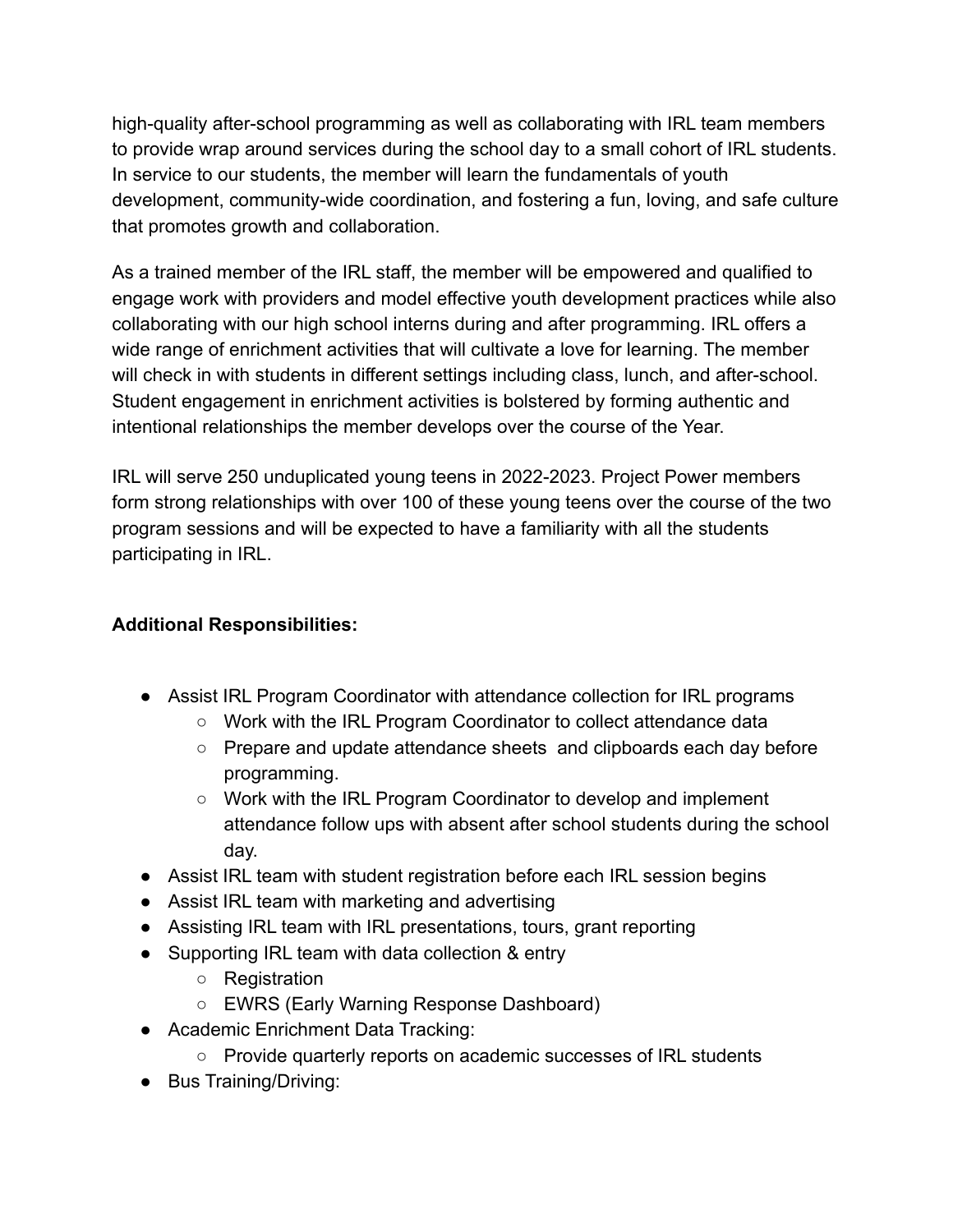- 14-passenger mini bus
- Driving between Asheville Middle School and Montford North Star
- Driving to designated field trips in Asheville, NC
- Snack:
	- $\circ$  Attending a school district training on how to properly distribute and document after school snack for students
- Parent Engagement and Communication:
	- Phone calls, email, events, and in-person
	- Following up with parents on student behavior
- Assisting IRL Service Providers:
	- Substituting for an IRL program if needed
- One-on-one and small group student literacy development:
- Conducting Service Learning Project:
	- Design 8-week project to connect a community need to IRL students

IRL's Desires for the next AmeriCorps Member:

- Strong equity lens
- Knowledge of Asheville or Asheville City Schools District
- Willingness to learn, be challenged and grow
- Passion for social justice and social change
- Youth centered mindset
- Fun!
- Can work well in teams & communicate effectively
- Adaptability/flexibility
- Interested in community building
- Positive attitude
- Ability to manage time efficiently, especially in a fast-paced setting
- Personable, approachable
- High integrity
- Solutions oriented
- Love, passion, and vision-driven